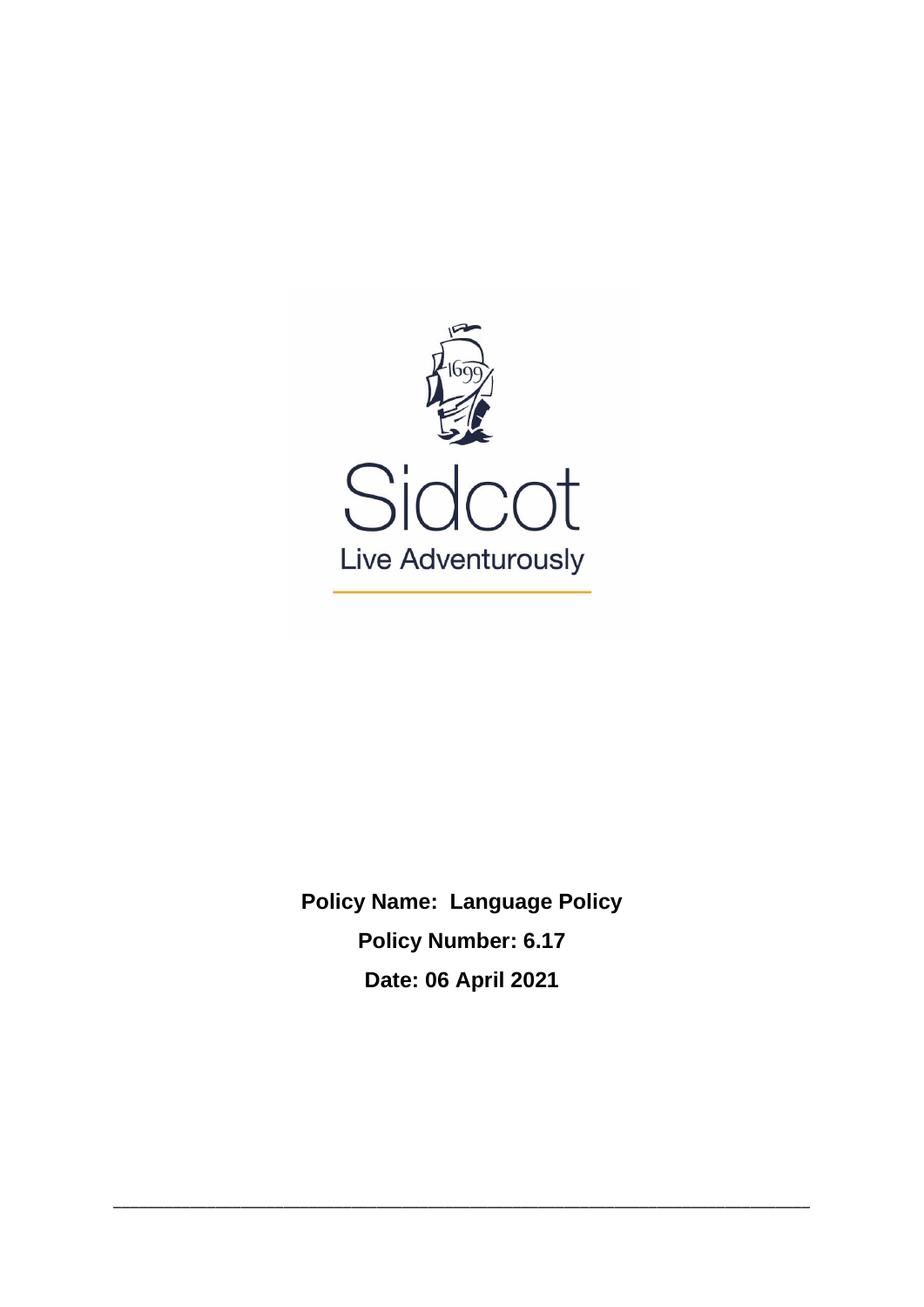# **Table of Contents**

\_\_\_\_\_\_\_\_\_\_\_\_\_\_\_\_\_\_\_\_\_\_\_\_\_\_\_\_\_\_\_\_\_\_\_\_\_\_\_\_\_\_\_\_\_\_\_\_\_\_\_\_\_\_\_\_\_\_\_\_\_\_\_\_\_\_\_\_\_\_\_\_\_\_\_\_\_\_\_\_\_\_

| 1  | 3                        |
|----|--------------------------|
| 2  | 3                        |
| 3  | 3                        |
| 4  | 3                        |
| 5  | 4                        |
| 6  | $\overline{\mathcal{A}}$ |
| 7  | 4                        |
| 8  | 5                        |
| 9  | 6                        |
| 10 | 6                        |
|    | 7                        |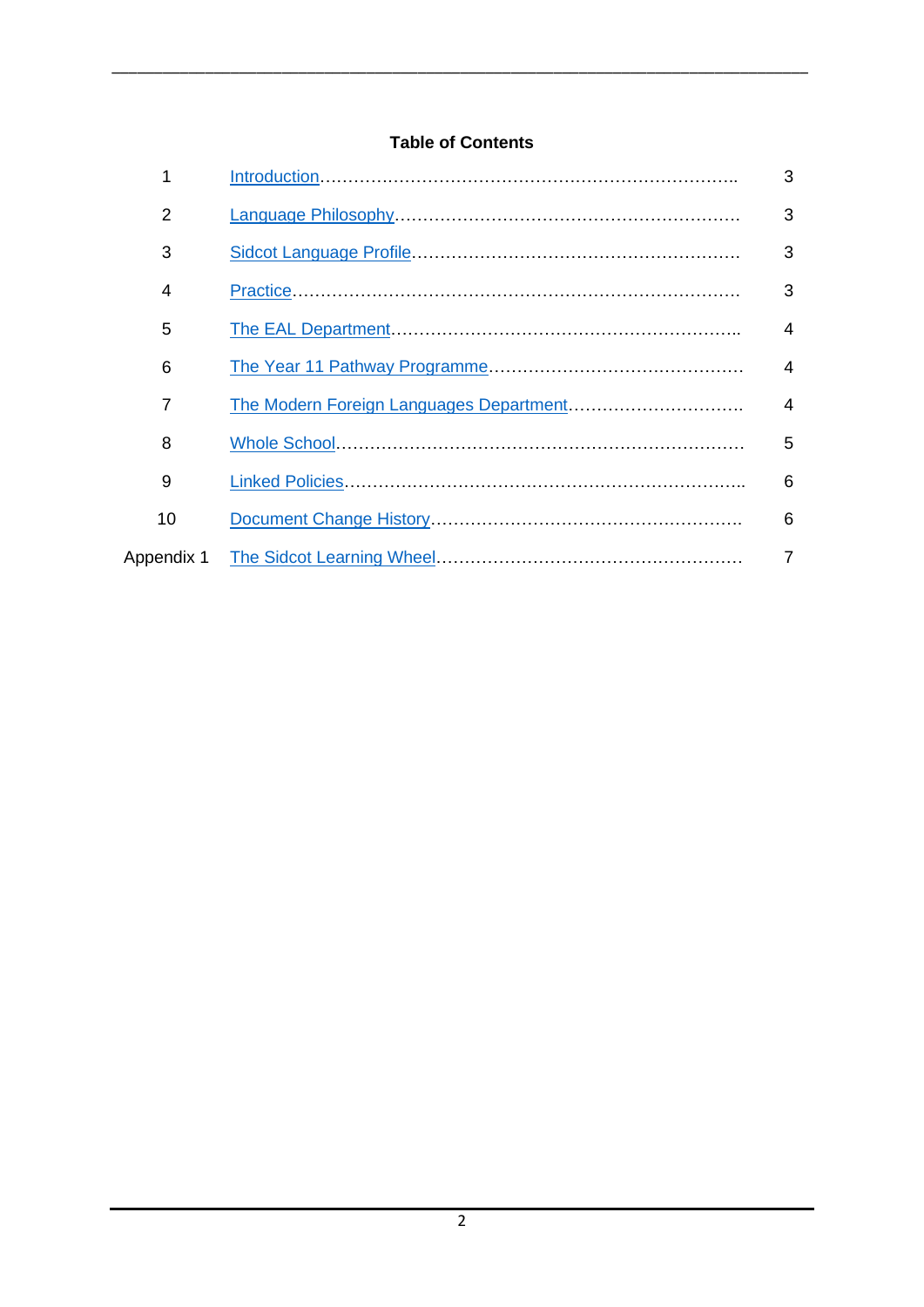## <span id="page-2-0"></span>**1 Introduction**

1.1 This policy links to key Quaker values of Equality and Community.

\_\_\_\_\_\_\_\_\_\_\_\_\_\_\_\_\_\_\_\_\_\_\_\_\_\_\_\_\_\_\_\_\_\_\_\_\_\_\_\_\_\_\_\_\_\_\_\_\_\_\_\_\_\_\_\_\_\_\_\_\_\_\_\_\_\_\_\_\_\_\_\_\_\_\_\_\_\_\_\_\_\_

1.2 The culture of the classroom should be collaborative and inclusive, and should provide an environment where students feel able to take risks in their language learning.

## <span id="page-2-1"></span>**2 Language Philosophy**

2.1 Language is the keystone to all learning. First, we learn language, then we learn through language and about language. Sidcot recognises this and places language at the centre of all that we do. Within the School Community, many languages and cultures are found side by side and Sidcot values this diversity and encourages the sharing of both language and culture. All teachers at Sidcot are language teachers and aim to provide the social and emotional conditions for learning that value all languages and cultures and affirm the identity of each learner. The medium of instruction is predominantly, but not exclusively, English. The admissions policy at Sidcot recognises that a certain level of competence in the primary language of lesson delivery is necessary. Sidcot aims to develop the level of English in all students, strongly encourage the study of at least one modern foreign language and support development of mother tongue languages. Sidcot believes learning in more than one language is essential to an international education and for enriching intercultural understanding. Social and emotional conditions for learning that value all languages and cultures and affirm the identity of each learner promote self-esteem.

## <span id="page-2-2"></span>**3 Sidcot Language Profile**

3.1 We currently have about twenty native tongues among our school community other than English. The Sixth Form and IB Year 1 are particularly rich with international languages, which include, Cantonese, Dutch, French, German, Italian, Latvian, Mandarin, Russian, and Swiss.

## <span id="page-2-3"></span>**4 Practice**

## 4.1 Admissions

4.1.1 Sidcot accepts students whose first language is not English into all year groups. The school does maintain a minimum level of English which is acceptable for study. This depends on the entry point of the student and is determined by a combination of factors including some or all of the following: past school reports, Sidcot English entrance test, external English language qualifications (eg IELTS) and interview.

4.1.2 Based on these factors and the student's age, they are placed into a mainstream year group or the Year 11 Pathway Programme – a one-year GCSE based course.

4.1.3 All non-native students are tested again on arrival to Sidcot to determine whether they have been placed in the right group.

4.1.4 Care is taken to ensure that students' language skills are sufficient for them to access the content of all subjects on their timetables, both those delivered in English and other modern foreign languages. This is particularly important for students entering in Year 10, the 11P and Year 12 for A Levels or IB.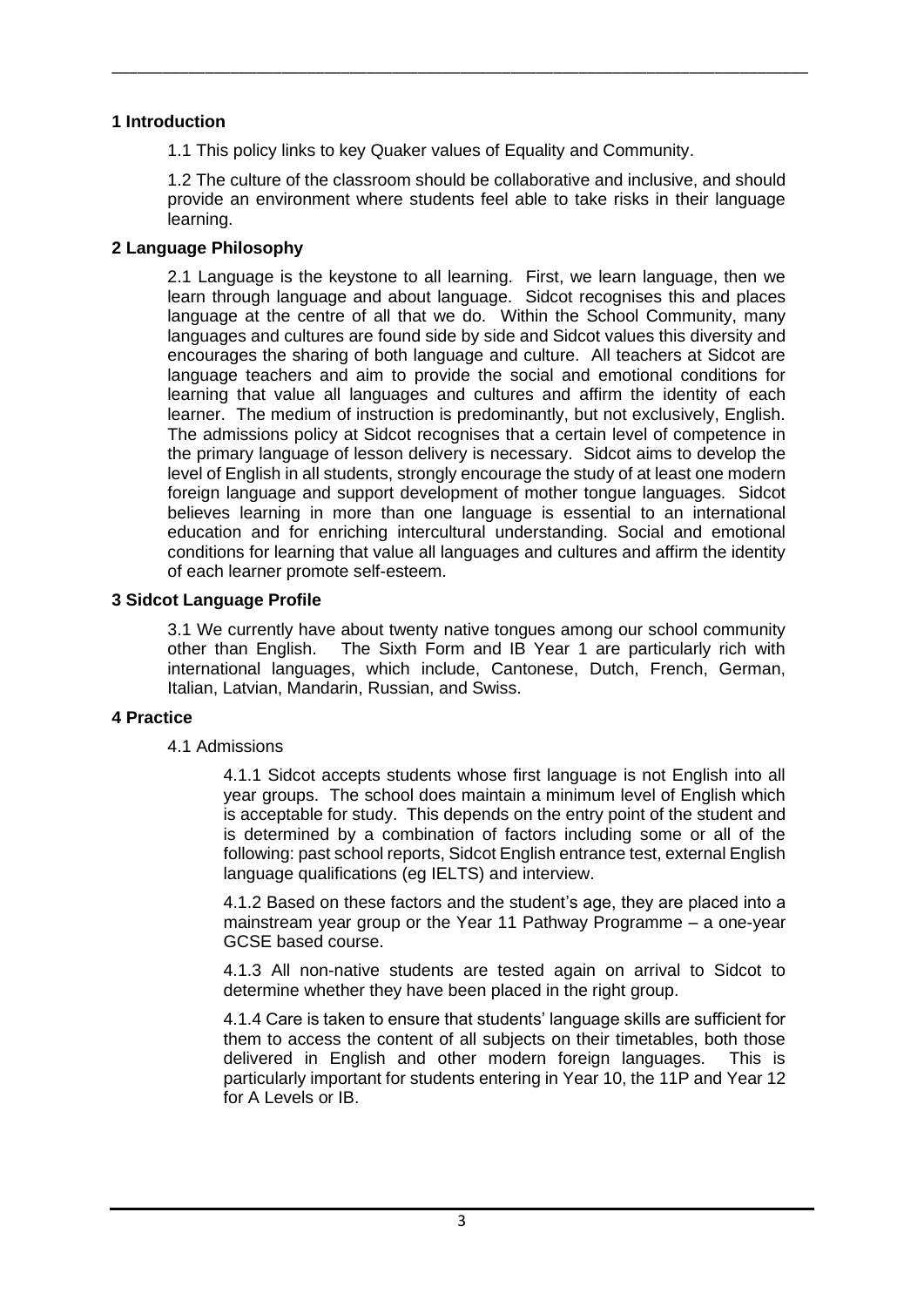# <span id="page-3-0"></span>**5 The EAL Department**

## 5.1 Group lessons

5.1.1 Students in Years 7-9, depending on their assessed needs, either join the Junior Pathway, an intensive EAL provision tailored to individual needs, or receive group EAL lessons in place of one Modern Foreign Languages (MFL) option. Both of these options focus on developing students' all-round English skills through topic- based learning.

\_\_\_\_\_\_\_\_\_\_\_\_\_\_\_\_\_\_\_\_\_\_\_\_\_\_\_\_\_\_\_\_\_\_\_\_\_\_\_\_\_\_\_\_\_\_\_\_\_\_\_\_\_\_\_\_\_\_\_\_\_\_\_\_\_\_\_\_\_\_\_\_\_\_\_\_\_\_\_\_\_\_

5.1.2 Students in Years 10 and 11 receive group lessons working towards IGCSE English as a Second Language. This is one of their 'options' for GCSE and so does not replace any core subjects. Students receive three lessons per week for two years sitting the exam at the end of this period.

5.1.3 Students in Year 12 taking A Levels receive group lessons working towards Academic IELTS. This is the qualification necessary for overseas students to enter a UK university. It is scored from 1 to 9 in Listening, Reading, Writing and Speaking and different universities and courses require different scores. Students receive two lessons per week for one year sitting the exam at the end of June.

5.1.4 Students in Year 13 taking A Levels who have not yet achieved the IELTS score they need for their university of choice may join Year 12 IELTs classes or receive one 1-2-1 lesson (chargeable) per week working towards first the March exam and then the June exam.

5.2 One-to-one lessons

5.2.1 Students whose first language is not English and who are in mainstream classes (rather than the Pathway Programme) are able to access individual lesson per week until their proficiency in English is sufficient to warrant this unnecessary. It is common for students below Year 10 to attend more than one class per week. Classes carry an additional charge which is billed termly. Lessons are timetabled to take place during free periods, or if necessary at lunch time or after school. Wherever possible, no student will miss any mainstream classes to have their one-toone lesson.

5.2.2 Students up to and including Year 9 will work towards one of the Cambridge suite of exams, in addition to being supported with language aspects of their coursework. Year 10 and 11 students receive extra support with their IGCSE English as a Second Language.Year 12 and 13 students work with their one-to-teacher to tailor a programme of lessons focussing on their needs as regards IELTS.

5.2.3 Individual lessons are open to both A Level and IB students who have reached a high level of language awareness and competence but want to further develop their language.

5.2.4 The Head of EAL is responsible for timetabling all one-to-one lessons at the start of the autumn term and lessons start during the first full week.

## <span id="page-3-1"></span>**6 The Year 11 Pathway Programme**

6.1 Students in 11P follow a one year (I)GCSE programme. The subjects available to an individual student will depend upon their English language level. Lower level students are given additional English based subjects in order to best prepare them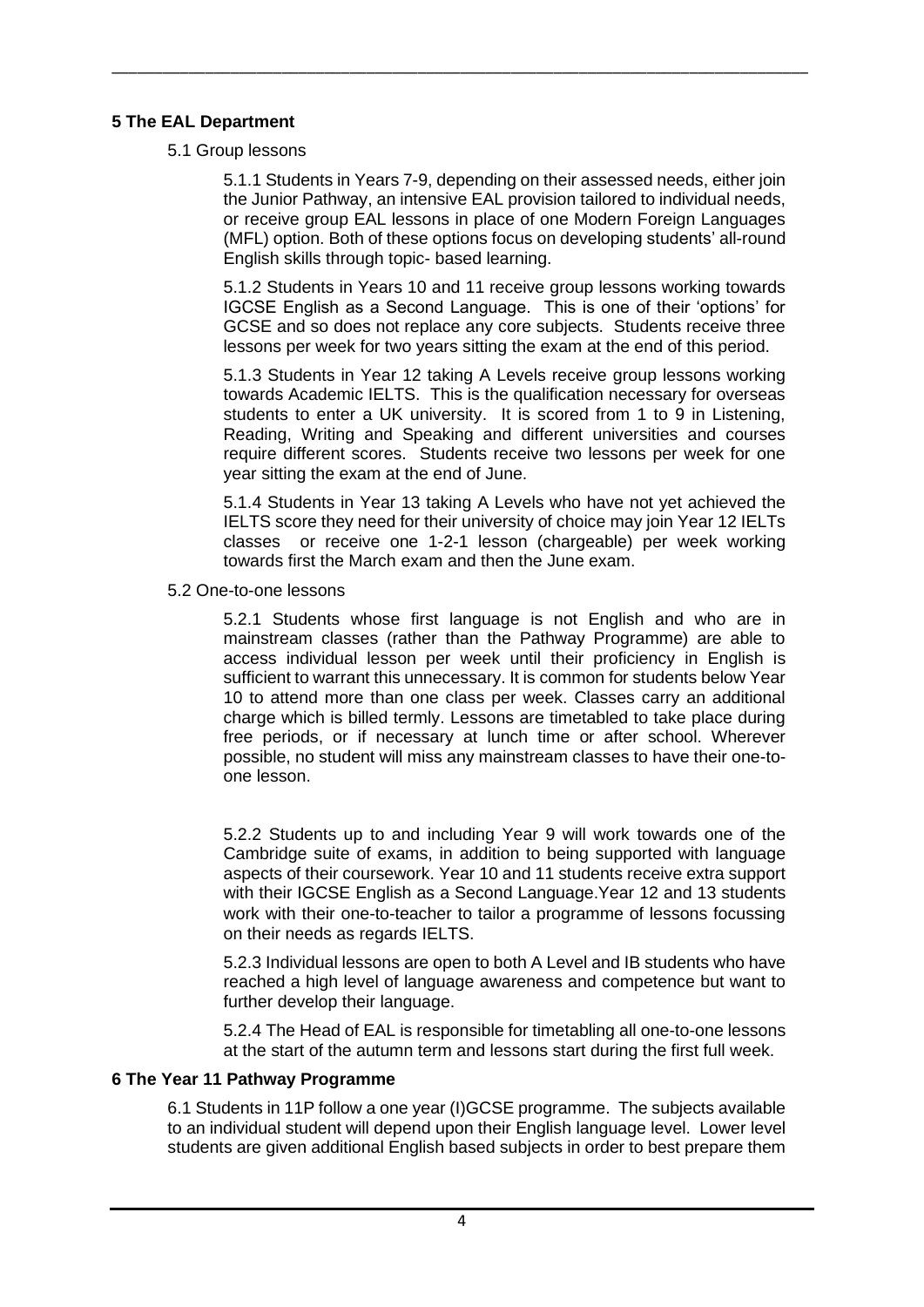for study in year 12. Where necessary Y11P students can be advised to take oneto-one lessons but this is not a normal part of the course.

\_\_\_\_\_\_\_\_\_\_\_\_\_\_\_\_\_\_\_\_\_\_\_\_\_\_\_\_\_\_\_\_\_\_\_\_\_\_\_\_\_\_\_\_\_\_\_\_\_\_\_\_\_\_\_\_\_\_\_\_\_\_\_\_\_\_\_\_\_\_\_\_\_\_\_\_\_\_\_\_\_\_

# <span id="page-4-0"></span>**7 The Modern Foreign Languages Department**

7.1 All Sidcot students learn at least one language other than their mother tongue in Years 7, 8 and 9 which they can then continue up to at least GCSE level. All students begin learning French in Year 7, and then choose an additional language, either German or Spanish in Year 8. At the end of Year 9, they are encouraged to take at least one foreign language for GCSE. The school offers French, German Spanish at GCSE and at IB, and at A-Level where numbers require it. We also offer Italian and German Language A at IB.

7.2 The culture of other countries is explored during modern foreign language lessons.

7.3 Support in their mother tongue is given to all overseas students wherever possible. This can mean the use of external tutors where necessary. Where available overseas students are supported in taking a GCSE and A Level in their mother tongue.

7.4 There is the possibility of offering certain languages alongside English as a second Group 1 language allowing students to attain a bilingual diploma promoting additive bilingualism.

7.5 In the IB programme Ab initio Spanish and Italian are offered broadening students' range of languages.

7,6 The Modern Foreign Languages Department benefits greatly from the use of language assistants in French, German and Spanish. Students have small group sessions for GCSE and one to one for A level and IB.

#### <span id="page-4-1"></span>**8 Whole School**

8.1 All teachers take responsibility for teaching subject specific vocabulary and supporting non-native English speakers in particular with their acquisition of new vocabulary. As part of our CPD, which is looking at developing the Sidcot Wheel (see appendix 1), we are helping colleagues in all subjects to develop literacy as a component of their lessons. This initiative is led by the English Department.

8.2 All departments and curriculum areas take responsibility in delivering language skills in Reading, Writing, Listening and Speaking.

8.3 The maintenance and support for the mother tongue is seen as vitally important. For many students, this will relate to the teaching and use of English at Sidcot. Other opportunities will be made available, such as the provision of reading materials in a variety of languages, in the library.

8.4 The language of the host country is promoted through the medium of instruction and communication but also specifically through the English Department. Students' use of English and other languages is promoted by competitions (in written spoken and dramatic forms) and other cultural events.

8.5 Sidcot is part of a wider community and will consider the needs and interests of parents, friends, client groups and neighbours when formulating language policy decisions.

8.6 Where necessary, and possible, communication with parents, agents and guardians of overseas students takes place in the mother tongue of those students.

8.7 Parents can be actively involved in the language development of Sidcot students in both English and, where relevant, mother tongue languages through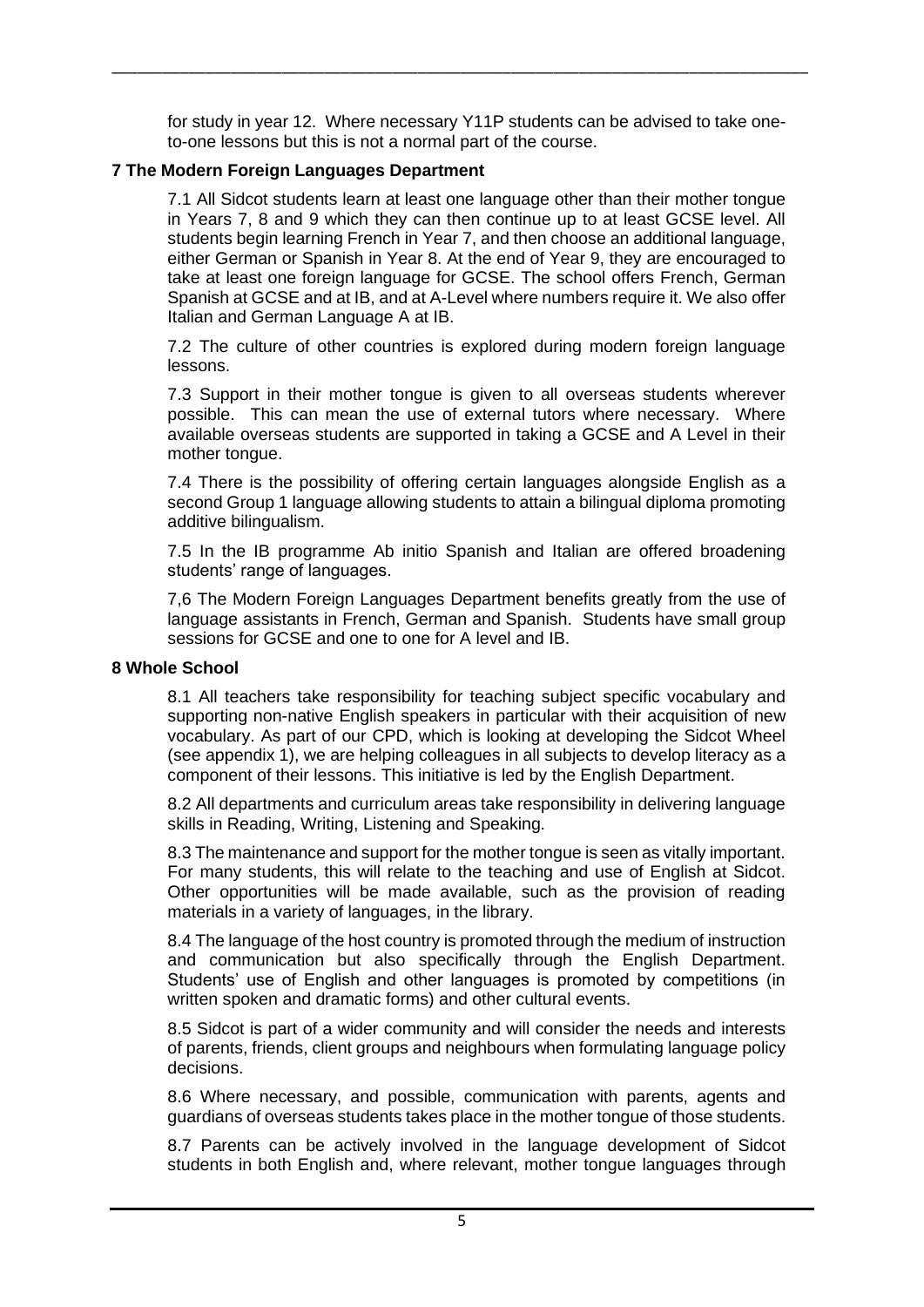communications with parents, agents and guardians by email, phone and face-toface during consultations. Parents are informed of and involved in the language work being carried out in school. Language development can then continue in a focussed and directed way outside school. Student progress and depth of learning in all languages is broadened and parental engagement with language learning achieved.

\_\_\_\_\_\_\_\_\_\_\_\_\_\_\_\_\_\_\_\_\_\_\_\_\_\_\_\_\_\_\_\_\_\_\_\_\_\_\_\_\_\_\_\_\_\_\_\_\_\_\_\_\_\_\_\_\_\_\_\_\_\_\_\_\_\_\_\_\_\_\_\_\_\_\_\_\_\_\_\_\_\_

8.8 Sidcot believes in and actively supports the premise that almost all education is language education.

8.9 Just as language is dynamic and flexible, so too is the Sidcot Language Policy.

# <span id="page-5-0"></span>**9 Linked Policies**

- 6.1 Curriculum Policy
- 3.1 Admissions Policy
- 6.2 Sidcot Assessment Policy
- 6.13 EAL

# <span id="page-5-1"></span>**10 Document Change History**

| Date of change | Detail significant changes and any new legislation / guidance taken into<br>account |
|----------------|-------------------------------------------------------------------------------------|
| 25.05.2017     | Policy rewritten.                                                                   |
| 13.02.2019     | Policy reviewed.                                                                    |
| 06.04.2021     | Policy amended by CWS & ELT                                                         |